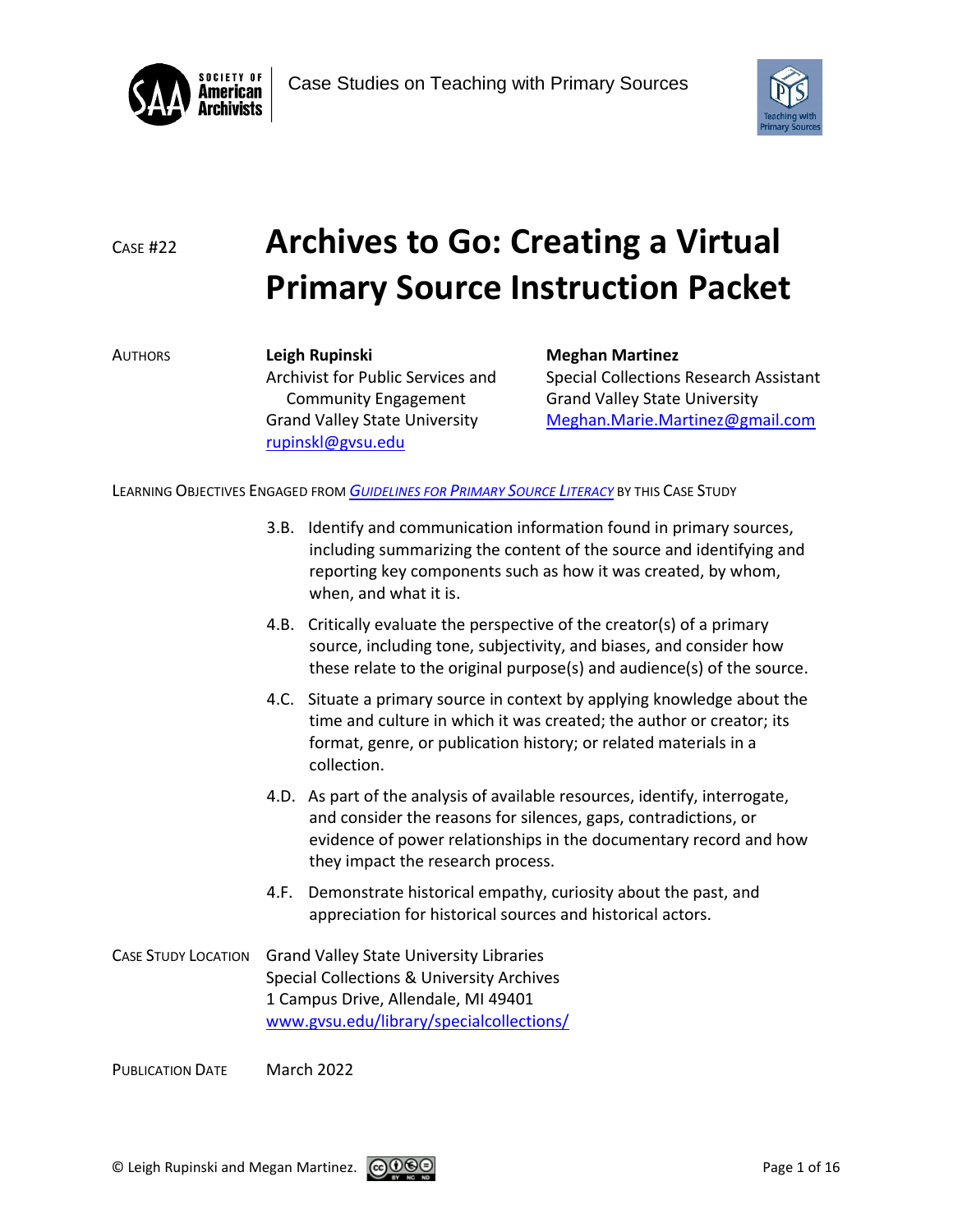# **Introduction and Institutional Context**

Grand Valley State University (GVSU) is a public liberal arts institution founded in 1960, with an enrollment of approximately 25,000 students. Special Collections and University Archives (hereafter Special Collections) is a part of University Libraries. Special Collections is located in its own dedicated building on the university's main campus in Allendale, Michigan. In 2018, the department increased its staffing levels to 3 tenure-track faculty librarian/archivists and 1 full-time professional support staff member. The department's mission is to collect, preserve, and share rare and distinguished book collections and historical records, photographs, media, and artwork to support excellent teaching, high-impact student learning, and active scholarship. Collecting strengths are primarily in local and regional history, art, and literature as well as the history of books and printing and veterans' history.

In 2020, the COVID-19 pandemic forced Special Collections to alter how instruction was delivered. Instruction levels predictably dipped as instructors changed direction and made cuts to their curriculum. Some instructors who had scheduled in-person classes simply could not pivot to virtual sessions because the materials they would have used were not digitized. Occasionally, Archivist for Public Services and Community Engagement Leigh Rupinski would trek to campus to show materials with a document camera, but the experience was not as comprehensive. She had to rely on a showand-tell method that did not allow students the same ability to analyze and reflect as in in-person sessions. As campus returned to in-person instruction, Rupinski thought about the parallels between class needs and reference requests. Instead of framing classroom needs as full digital collections—with all the accompanying workload of metadata and preservation—she considered scanning collection material for short-term need, as is done with reference work that is often digitized to an easily accessible and "good enough" standard. With that in mind, in fall 2021 Rupinski enlisted Special Collections Research Assistant Meghan Martinez, a current student in education, to help envision what creating a virtual instruction packet might look like.

This case study examines the process of creating a virtual primary source instruction packet using the Young Lords in Lincoln Park collection. This collection, donated by Young Lords Organization founder José "Cha-Cha" Jiménez, tells the story of how the Young Lords were founded and their civil rights activism, as well as their engagement with other civil rights groups in the 1960s. Typically, classes use these primary source materials in Special Collections' classroom space. Rupinski and Martinez hoped to create a packet of scanned primary source materials from the collection that could be taken and used by any faculty instructor, at GVSU or beyond, without additional facilitation by an archivist. The packet would complement instruction and enrich students' experiences when archival visits were not possible for any variety of reasons, including a pandemic, scheduling difficulties, remote learning, or distance.

Using the *[Guidelines for Primary Source Literacy](https://www2.archivists.org/sites/all/files/GuidelinesForPrimarySourceLiteracy-June2018.pdf)*, Rupinski and Martinez identified the following learning objectives to guide the lesson plan:

 3.B. Identify and communicate information found in primary sources, including summarizing the content of the source and identifying and reporting key components such as how it was created, by whom, when, and what it is.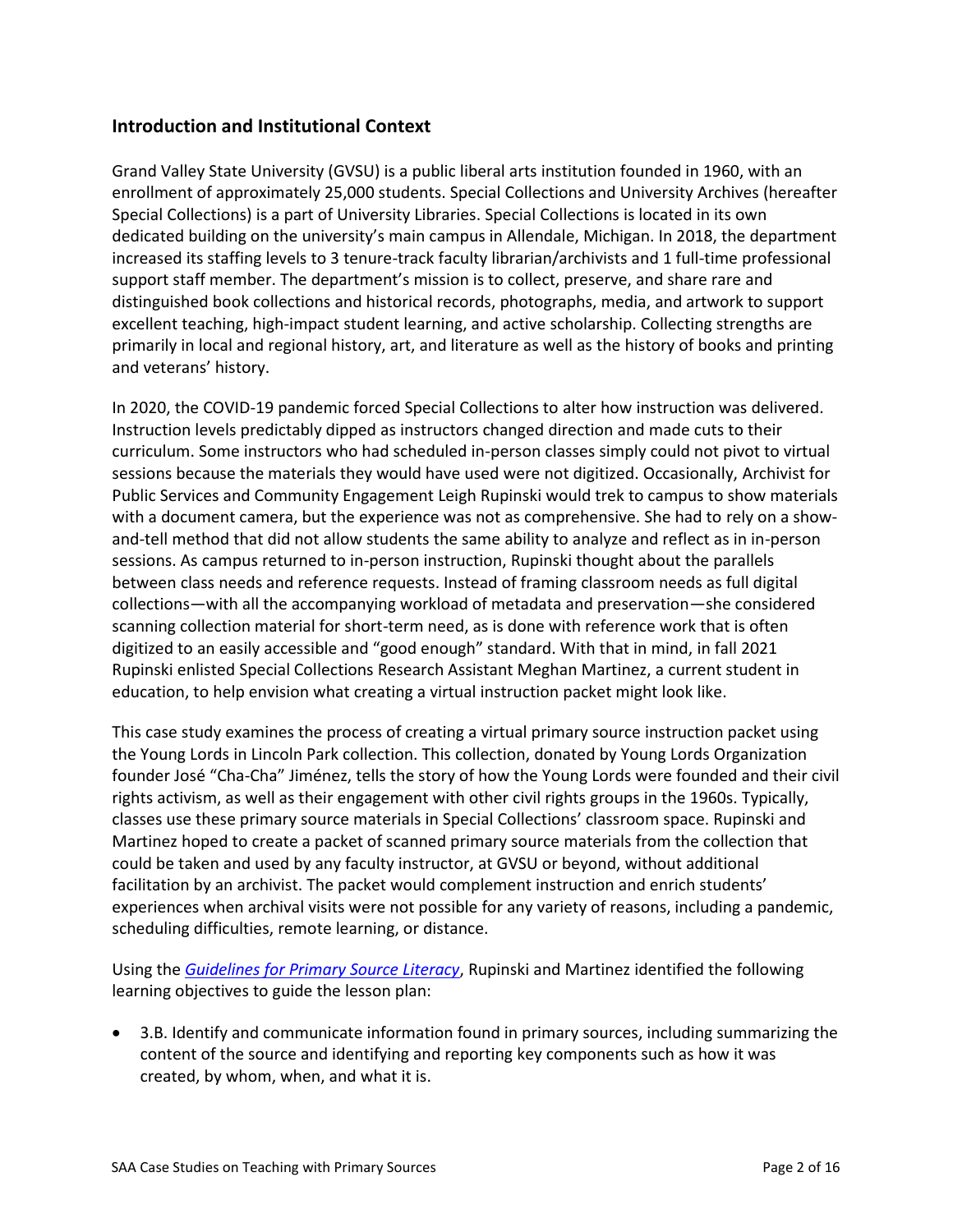- 4.B. Critically evaluate the perspective of the creator(s) of a primary source, including tone, subjectivity, and biases, and consider how these relate to the original purpose(s) and audience(s) of the source.
- 4.C. Situate a primary source in context by applying knowledge about the time and culture in which it was created; the author or creator; its format, genre, publication history; or related materials in a collection.
- 4.D. As part of the analysis of available resources, identify, interrogate, and consider the reasons for silences, gaps, contradictions, or evidence of power relationships in the documentary record and how they impact the research process.
- 4.F. Demonstrate historical empathy, curiosity about the past, and appreciation for historical sources and historical actors.

These objectives mapped well from the in-person class sessions where Rupinski had successfully engaged students with the Young Lords collection: 3.B., 4.B., and 4.C. focus on essential skills Rupinski and Martinez wanted students to build by working with primary sources, whereas 4.D. and 4.F. asked students to dive deeper into the resources by making connections to their personal and/or research experiences.

# **Narrative**

In initial searching, curricular primary source packets did not seem to be widely available. Larger institutions like the Library of Congress<sup>1</sup> and sites such as the Digital Public Library of America<sup>2</sup> offer primary source teaching sets; but there are few, if any, available at smaller institutions. While the Library of Congress sets offered good examples for format, they were often larger and more complex than necessary for the one-shot instruction sessions typically requested at GVSU. Rupinski and Martinez envisioned creating a similar type of resource set and lesson plan, but on a smaller scale.

Prior to selecting a collection in which to test the idea, Rupinski and Martinez considered a number of factors. They agreed that the best materials would be from a collection frequently pulled for classroom usage; even better if it could be adapted for a wide variety of classes. The Young Lords in Lincoln Park collection was well-suited as a pilot project because it had previously been used in classes such as Historical Research Methods, Writing History: Youth Activism in the Civil Rights Movement seminar, Introduction to American Civilizations survey course, and more. Its popularity in the classroom also speaks to the timeliness of the content, with many instructors looking for ways to engage students with diverse perspectives, including minority rights activism. Additionally, the collection largely dates from the 1960s–1970s, so many of the documents are fairly modern and translate well to scanning. The majority of documents are not fragile and the collection is composed of printed documents, newspapers, and photographs, all of which are familiar formats to students. There is also a digitized component of oral histories that could be used to supplement the instruction material if desired. Finally, Martinez's Puerto Rican heritage created a strong interest in the collection and useful content expertise.

<sup>&</sup>lt;sup>1</sup> "Classroom Materials at the Library of Congress." *Library of Congress*, [www.loc.gov/classroom-materials/.](http://www.loc.gov/classroom-materials/)

<sup>&</sup>lt;sup>2</sup> "Primary Source Sets." *Digital Public Library of America*[, https://dp.la/primary-source-sets.](https://dp.la/primary-source-sets)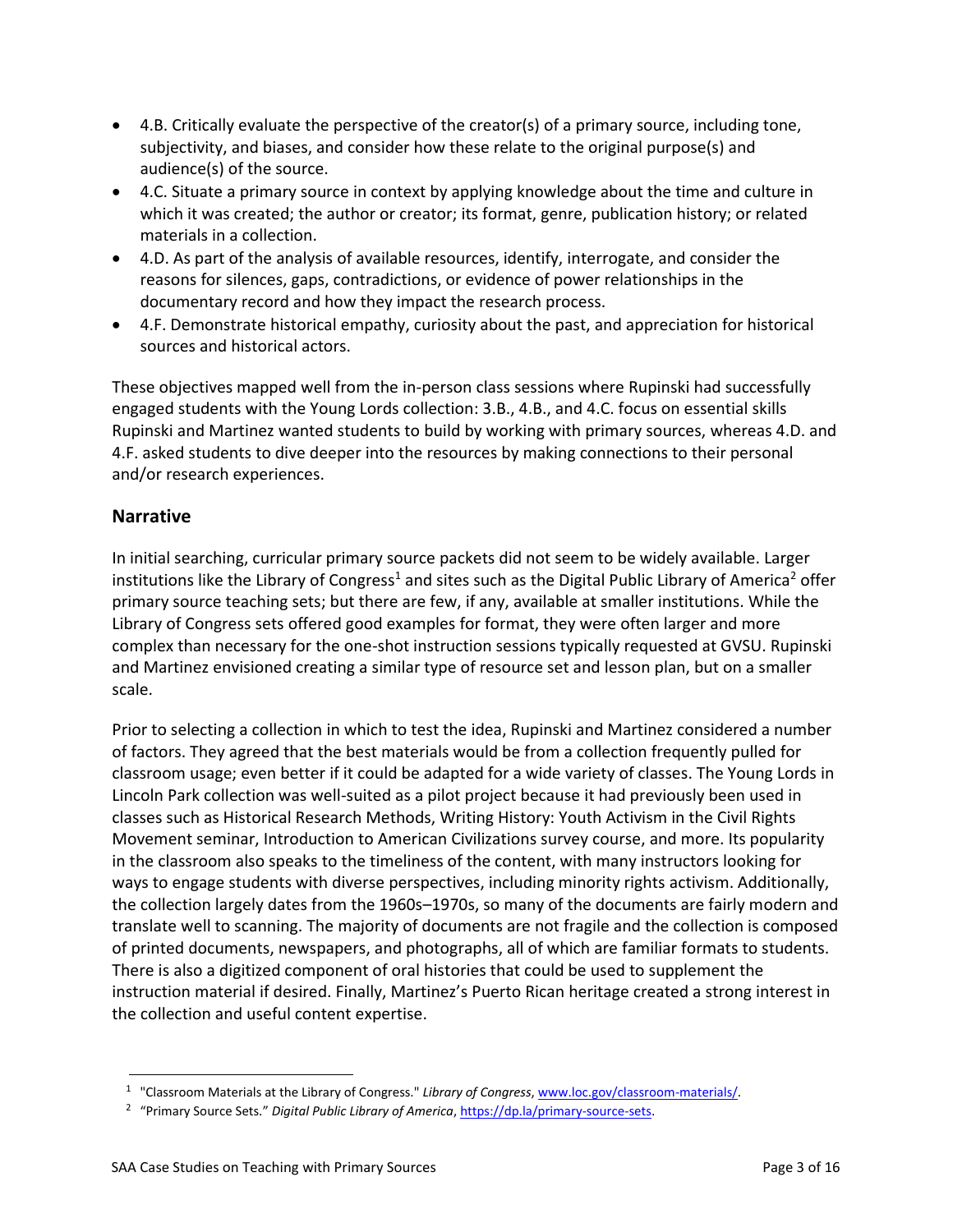Once they had decided on a collection, Martinez outlined components of a lesson plan based on her education experience and the sample primary source sets found in preliminary research. These elements included the expected lesson time, learning objectives, requisite student knowledge, assessment, and discussion questions. Martinez and Rupinski started by working with the *Guidelines for Primary Source Literacy* to determine appropriate learning objectives for the materials. The objectives chosen were drawn from in-person sessions conducted with the materials previously. Originally, they considered including 4.E. as well for analyzing the relationship between physical versus digital copies, but ultimately decided it was not core to the goals of the project.

In a typical class session, most of the lesson would revolve around hands-on time with the documents, with students filling out a worksheet for comprehension and to prompt discussion. Rupinski wanted to keep a similar concept in the virtual format, while whittling down the number of available documents. While in person, students could theoretically examine a whole box of documents and choose what interests them, Rupinski and Martinez feared overloading and frustrating students who were working virtually. Therefore, they decided to keep the number of documents to a minimum while still creating a robust experience.

Martinez reviewed all of the materials in the collection. This was feasible because of the long timeframe on the pilot project—the majority of a semester's part-time work for Martinez—and the size of the collection (approximately 5.5 linear feet). She made recommendations to Rupinski about the materials to include in the instruction packet. It was important to select only documents that required little additional contextual knowledge as well as documents that worked together thematically. They also considered how adaptable the materials were. Would working with just a portion of the materials still tell a compelling story? To make working with the materials easier, they culled the list of possible documents to fit several key thematic areas: Platforms, Government, Imagery, Media, and Challenges/Backlash.

Each section contains no more than six documents related to the theme, with most having only five. The number of documents mimics the in-person arrangement of table groups, which usually seat 4 to 5 students. Rupinski and Martinez envisioned virtual "tables" where a section could be shared with the same number of students, or one document from each section could be mixed among them. Documents in the Platforms category relate to the mission statements of the Young Lords Organization, Black Panthers, and American Indian Movement. The Government section includes FBI and government surveillance documents, as well as documents related to Fred Hampton's assassination. Imagery includes Young Lords' buttons, posters, and newspaper photographs of their activism. In the Media section, Rupinski and Martinez included newspaper articles related to the Young Lords' operations, while Challenges/Backlash tells the opposing side of the story.

To supplement the chosen material, Martinez used the collection materials to write brief contextual paragraphs about the creation of the Young Lords Organization and its New York chapter, the Young Lords Party, a brief history of the Young Lords, and what the Puerto Rican independence and selfdetermination movement is. This material was intended to assist instructors who might not have as much subject expertise on the Young Lords or Puerto Rican history. Martinez also listed notable figures in the movement and connected themes that students might come across while working with the documents.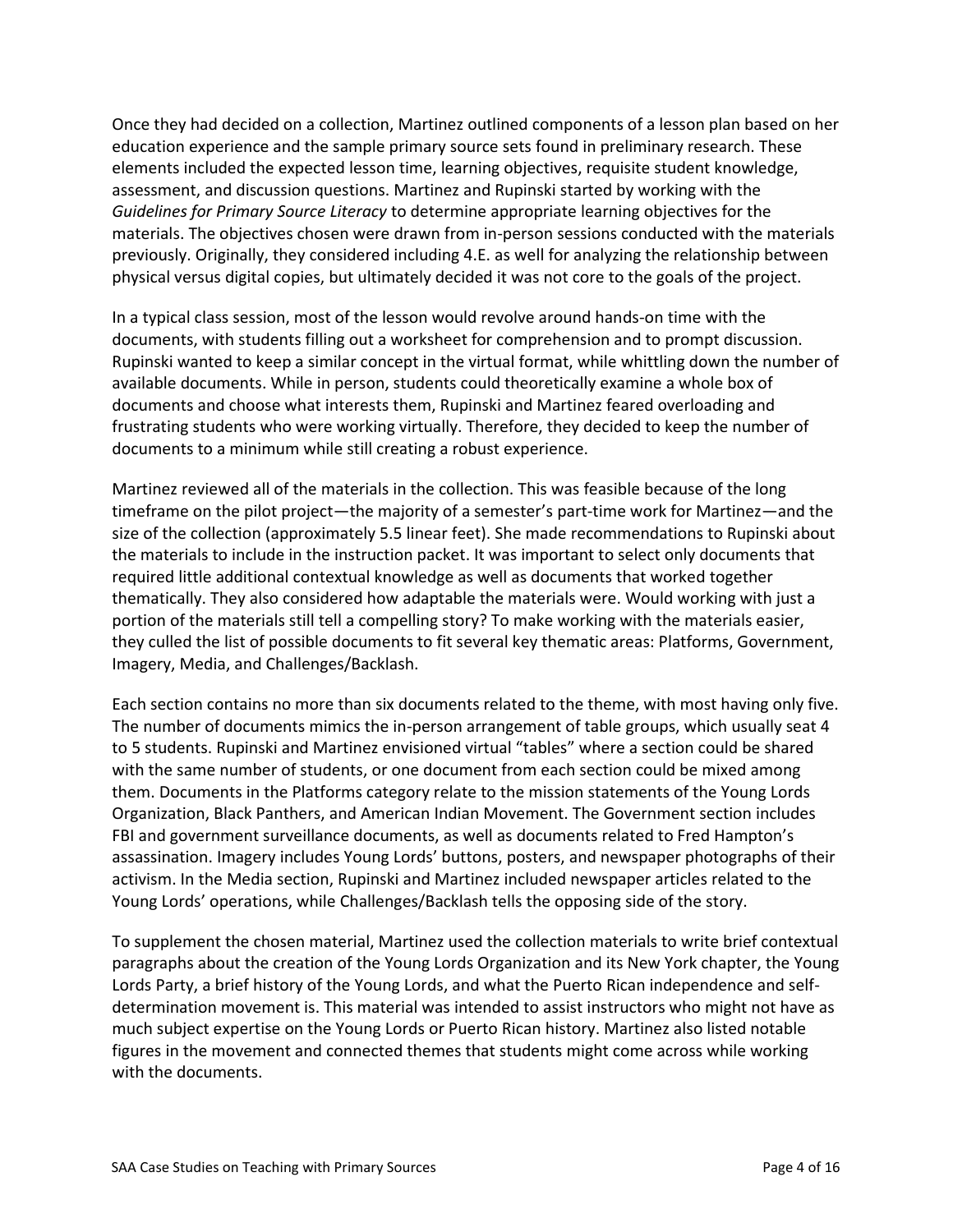While Rupinski and Martinez wanted to provide flexibility for the professor to build assessment in as they preferred, they also created an Objective Mastery Framework. The framework includes the Guidelines for Primary Source Literacy objectives and how to assess whether or not the objective is being met, divided into "Emerging" and "Accomplished" sections. For example, for objective 4.B. students in the emerging category are unable to critically evaluate the creator's perspective and may be unable to make connections about subjectivity or bias. In the accomplished category, students are able to include those kinds of connections and can consider how the creator's tone or bias relates to the document's purpose and/or audience for the source.

Using the Library of Congress and DPLA as guides, Martinez and Rupinski wrote specific discussion questions for each thematic area. The Platforms section includes questions such as "Compare and contrast the aims of different parties." The Imagery section asks questions like "What catches your eye?" to introduce students to visual literacy; and then builds off that question to ask students to apply what they notice to the intent of the document and how people of the time period might have interpreted it. Each section's discussion questions also map which *Guidelines'* objectives should be met through the students' analyses.

The final component of the instruction packet is a worksheet for primary source analysis. Based on the template used with in-person classes, the worksheet provides a sample set of analysis questions for professors who might not be as familiar with working with primary sources. The worksheet is divided into three sections:

- 1. "Meet the Record," which encourages students to think about material culture and the visual characteristics of the document;
- 2. "Initial Questions" are the who, when, why of the content; and
- 3. "Analysis," which asks students to dive deeper into the content and make connections to previous knowledge.

Once the lesson plan was created and the documents chosen, Martinez digitized all the necessary materials to add to the packet. This proved to be the most complicated portion, as some of the chosen documents were too large to be used effectively. For example, the FBI's documents are extensive and critical in understanding the government's response to the Young Lords activism, but at 38 pages, it was unlikely students would have the time to examine them fully. Rupinski and Martinez decided to pre-select only the most relevant and easy-to-understand pages from the document rather than provide the full source, as they might in a regular class session.

Once the entire packet was assembled, there was some debate around where the final product should be located. Rupinski rejected the idea of incorporating the material into a LibGuide, largely because of the rigid formatting. On the other hand, the material was not suited to add directly to Special Collections' Digital Collections website because it was not a full digital collection, with accompanying metadata, and the section formatting did not match up with the way the Digital Collections' site functions. Ultimately, Rupinski uploaded the lesson plan and primary source set to the Special Collections' webpage, where it can be easily accessed and downloaded.<sup>3</sup>

 $\overline{a}$ 

<sup>3</sup> "Primary Source Sets", *GVSU Special Collections and University Archives*, [https://www.gvsu.edu/library/specialcollections/instruction-47.htm.](https://www.gvsu.edu/library/specialcollections/instruction-47.htm)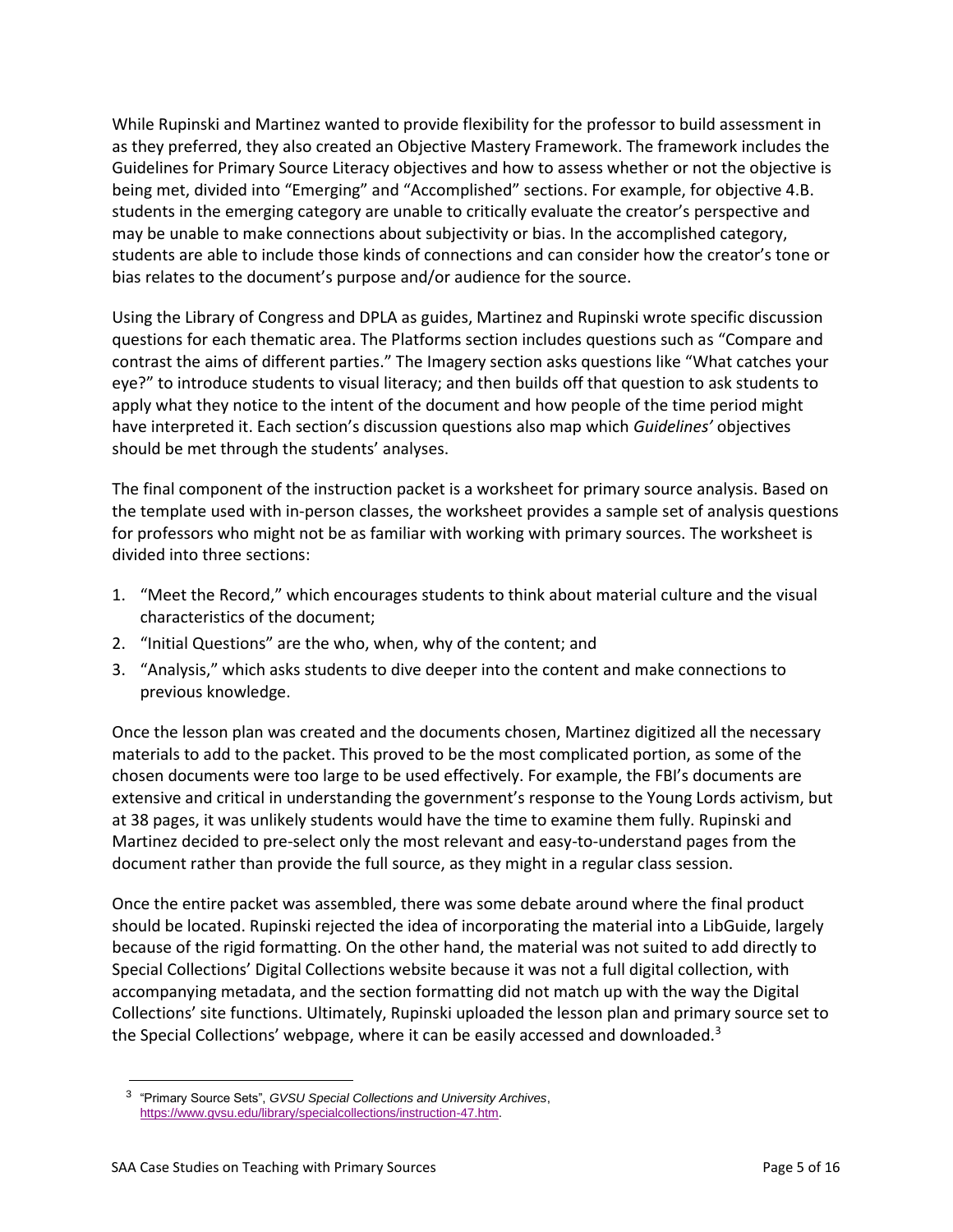### **Results**

At this time, the authors have not attempted an assessment of the effectiveness of the packet. They created this particular packet from a popular, heavily-used collection in hopes that it would be marketable and broadly useful for a wide-range of classes at the institution and beyond. Initially, the project was undertaken as an experiment, with Rupinski and Martinez designing as they went along. Consequently, marketing was held off until the packet was completed and accessible. Rupinski is currently marketing the packet to GVSU faculty members who have used the materials in class sessions previously. She also shared the resource with liaison librarians at the university to increase awareness, and to hopefully make connections for future recommendations. Much of this outreach has simply been by word of mouth, although in the future, a more formalized approach could be utilized. For example, new virtual instruction packets could be highlighted in the beginning of the semester emails often sent to faculty by liaison librarians. Rupinski has also shared the resource on Special Collections' social media, and solicited feedback there. She is tracking general analytics for the instruction webpage where the packet is hosted as well. The authors anticipate that it might take several semesters for efficacy to be truly measurable. Ideally, Rupinski and Martinez are hoping to receive qualitative feedback from instructors using the packet in online or hybrid class sessions.

Regardless, they hope that simply by creating the packet they have made the Young Lords collection more accessible to potential researchers without needing to wait for a full-scale digitization project.

#### **Lessons Learned**

Overall, creating the virtual primary source instruction packet was a fun and useful experiment. Taking the time to create the packet allowed for Martinez to get to know the collection intimately, in a way she would not have otherwise. The experience, while time-consuming in this iteration, could likely be streamlined in the future now that a model has been put in place. For example, the same components will be replicated within every packet, although the specific objectives and questions will likely change.

By completing the packet, Rupinski and Martinez also were able to identify a small checklist to aid in material selection, including if material from the collection has already been digitized, its fragility, its usage in the physical classroom, and how much additional context would be needed to work with the materials. However, it is still unlikely that a packet could be put together at "point of need" due to the planning-intensive nature of the project. If materials were already digitized, the packet might be able to be created much more quickly. Keeping the idea of virtual instruction in mind may help prioritize collections for future digitization projects. Both Rupinski and Martinez are interested in creating more instructional packets from other collections in future.

Specific lessons learned included:

1. Using a collection popular in the physical classroom space made it easier to identify themes and common discussion points. Some material already existed to inform analysis questions. By starting with a collection used in classes already, the authors were able to easily rework some components from presentations and pre-existing worksheets to fit the condensed material for the instruction packet.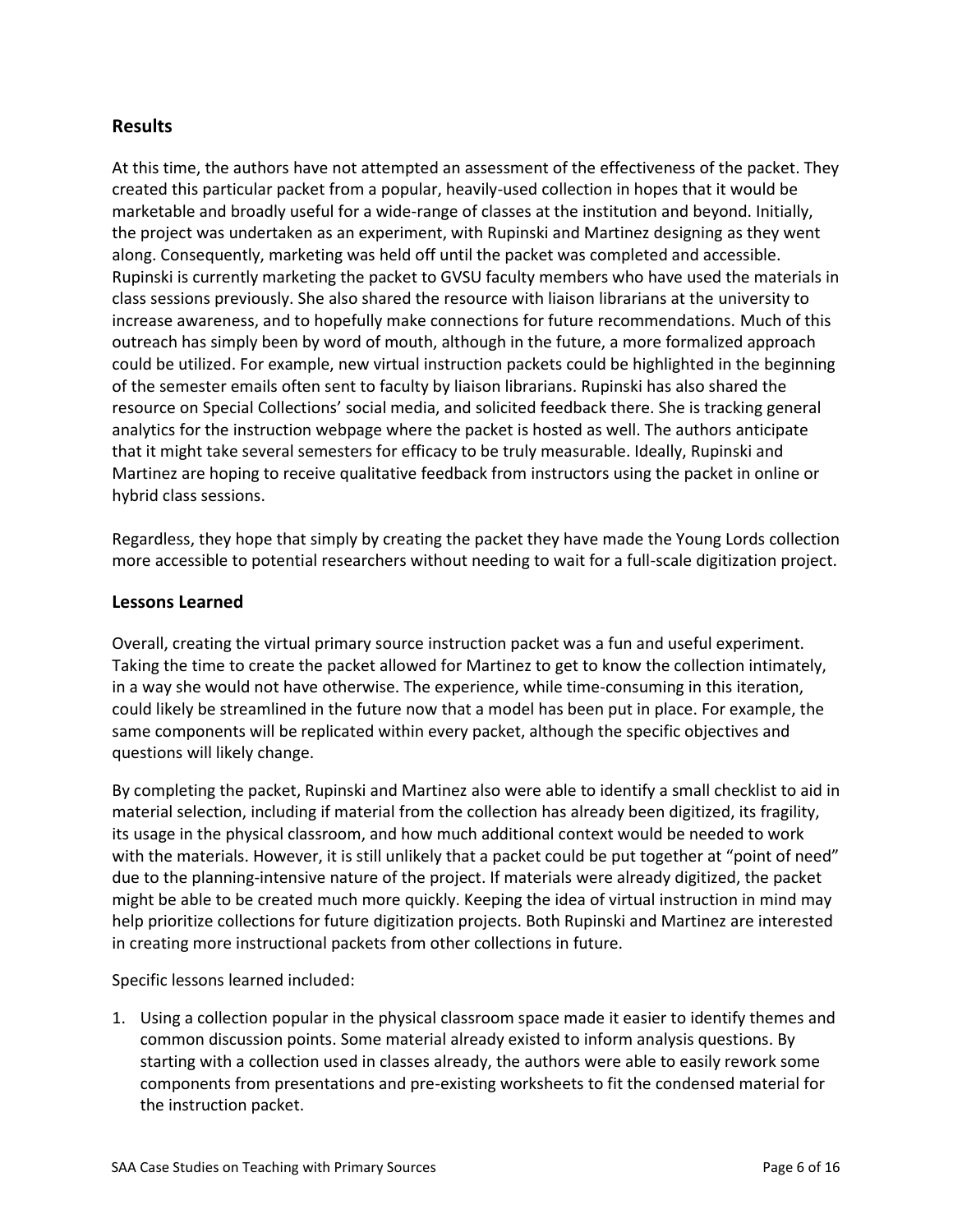- 2. Make use of student employee or volunteer labor. Martinez, a student employee, had more time to prioritize reviewing the collection. Leveraging her time and expertise helped keep the project on track. Martinez presented her top picks and rationale for which documents to include in the packet, then reviewed those choices with Rupinski before any were finalized.
- 3. Beginning with the *Guidelines for Primary Source Literacy* and keeping the learning objectives as the focus helped cull unnecessary materials that were interesting, but did not fit the instruction goals as easily.
- 4. Similarly, setting a limit on the number of documents from the start helped keep the packet size itself more manageable, both for uploading to the website and for student usage. It also provided Martinez with a goalpost of how much to look for as she assessed documents for inclusion.
- 5. It took some trial-and-error to determine the best way to upload the instruction packet to the Special Collections and University Archives' website. It would have been beneficial to think more about the location and "look" of the end product from the beginning.
- 6. Although ultimately the packet was placed on the website for ease of downloading, the platform does impact the ability to efficiently track its usage. The authors are constrained by the website restrictions for document size, as well as university protocol for the website design and system constraints for analytics. Other platforms may offer more flexibility for design and ease for assessment.
- 7. Martinez ended up needing to rescan a number of documents as PDFs instead of JPGs to create a cohesive packet. Initially, scans were made as JPGs by default, but once Martinez began thinking about how the final product would look, it became obvious that the PDF format would associate multi-page documents much more clearly. This, in turn, would make it easier for instructors and students to understand the connections between documents. Checking that scan settings and formats aligned at the beginning would have saved an extra step at the end of the process.

In future iterations, it might be useful to have faculty members request specific collections or talk with instructors to get a sense of their needs to inform material selection. While Rupinski and Martinez chose the Young Lords collection based on usage criteria, intentional collaboration with an instructor from the get-go would be beneficial to ensuring future usage and provide a clear pathway to assessment.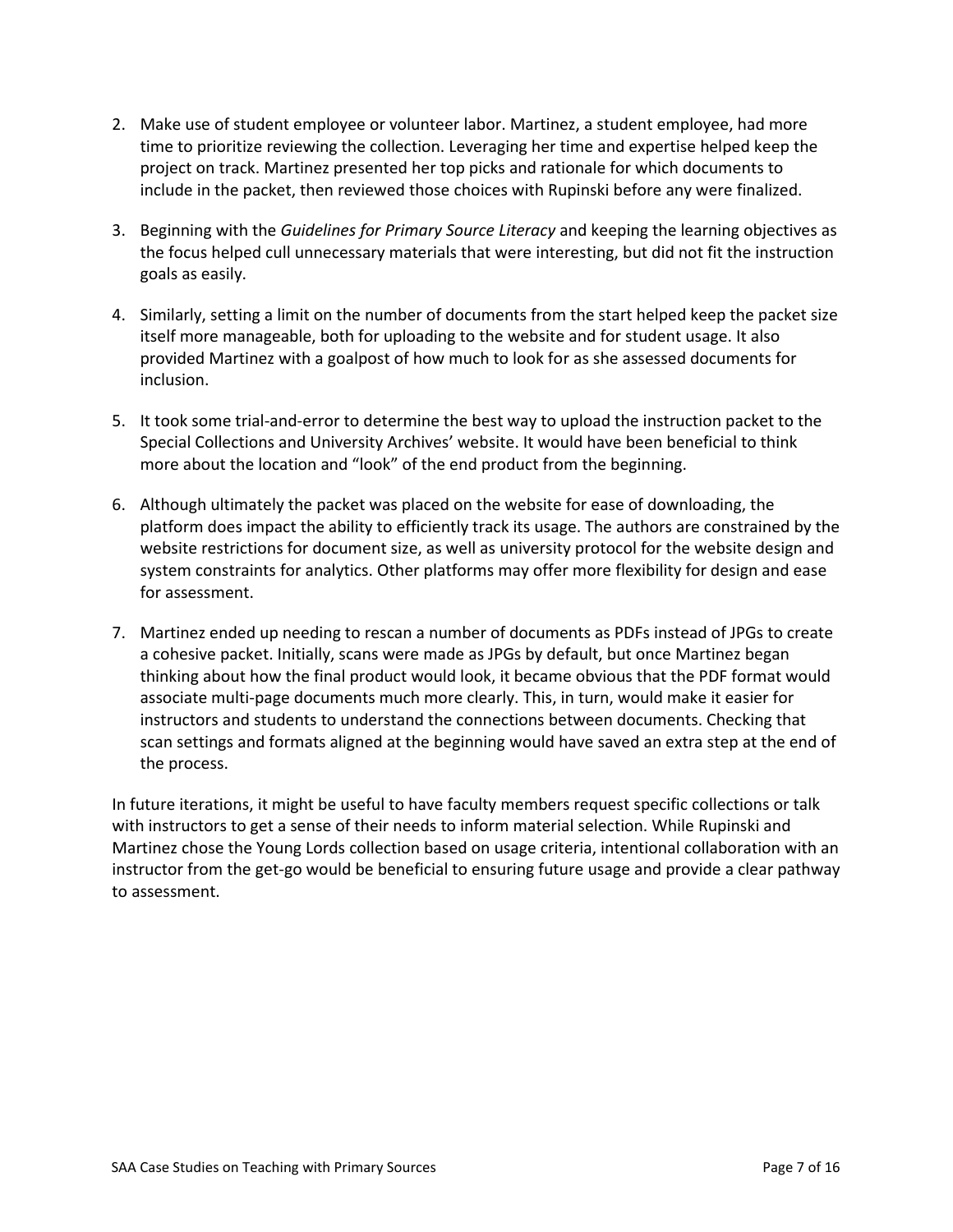# **Appendix 1: Civil Rights Era Community Activism: Case Study with the YLO Lesson Plan**

#### **Introduction**

This lesson will be done in an individual or group format, with students evaluating selected primary and secondary sources. They will use these sources to make connections between their prior knowledge about the civil rights movements of the 1960's-1970's, the Young Lords Organization (YLO), and the Rainbow Coalition. Students will explore and analyze artifacts from the GVSU Young Lords in Lincoln Park collection with a focus on: Civil rights organizations' platform statements, FBI and government surveillance documents, ads and imagery of the YLO, media response to the YLO and Young Lords Party (YLP) of New York, and challenges faced by members of these movements. Students will also explore the archival process by examining these primary and secondary source materials, analyzing each for: context, perspective, biases, subjectivity, and tone.

#### **Time:** 60–90 Minutes

#### **Objectives**

#### *Lesson:*

- Students will display understanding and analyze (compare and contrast) the goals of the YLO, the Black Panthers, and other activist groups from the 1960's-1970's.
- Students will identify, analyze, and discuss the challenges these groups faced and their impact.
- Students will identify themes and make connections between historical activist groups and ongoing struggles in the present.

#### *Archival:*

- PSL 3. Read, Understand, and Summarize
	- $\circ$  B. Identify and communicate information found in primary sources, including summarizing the content of the source and identifying and reporting key components such as how it was created, by whom, when, and what it is.
- PSL 4. Interpret, Analyze, and Evaluate
	- $\circ$  B. Critically evaluate the perspective of the creator(s) of a primary source, including tone, subjectivity, and biases, and consider how these relate to the original purpose(s) and audience(s) of the source.
	- $\circ$  C. Situate a primary source in context by applying knowledge about the time and culture in which it was created; the author or creator; its format, genre, publication history; or related materials in a collection.
	- o D. As part of the analysis of available resources, identify, interrogate, and consider the reasons for silences, gaps, contradictions, or evidence of power relationships in the documentary record and how they impact the research process.
	- $\circ$  F. Demonstrate historical empathy, curiosity about the past, and appreciation for historical sources and historical actors.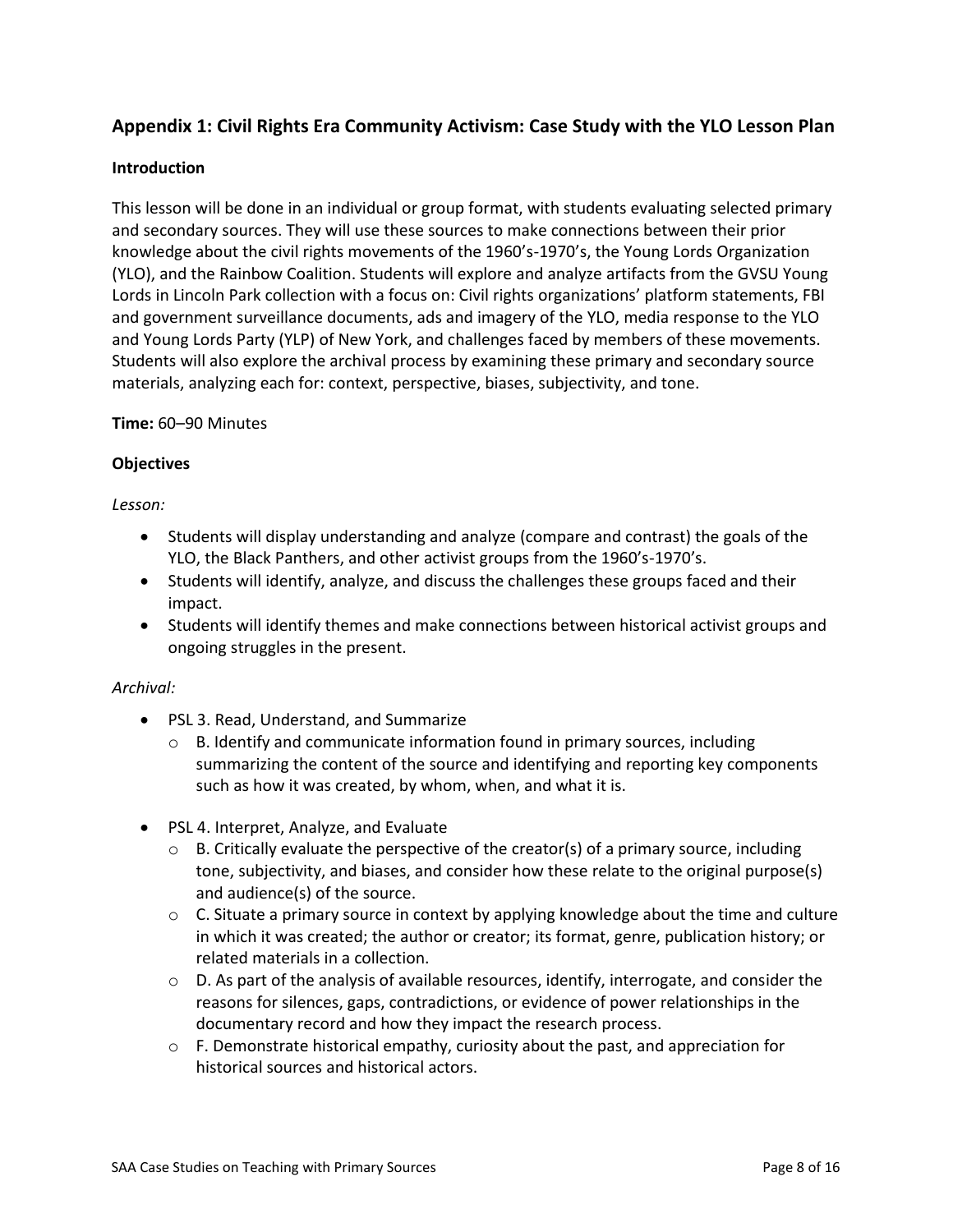#### **Requisite Knowledge for Students**

#### *Creation of the YLO and YLP:*

The history of the Young Lords Organization starts in the tense and socially charged 1960's. Jacqueline Lazú, of DePaul University, worked closely with José "Cha Cha" Jiménez, previous chairman of the Chicago YLO to record a comprehensive history of the YLO and YLP. In her 2013 paper "The Chicago Young Lords: (Re)constructing Knowledge and Revolution" she wrote:

"The Young Lords and Young Lordettes began as a street gang, or crew as they were referred to at the time, led by a young Orlando Dávila in Chicago's Lincoln Park neighborhood in the 1960s. . . . The neighborhoods saw constant influxes of new immigrant groups and various stages of white flight in and out of the city. In fact, it was protection, not political activism that led the original agenda of the Young Lords. Informal groups of friends bonded, most often along class and/or ethnic lines for safety in the streets. By 1969 the Young Lords shifted toward an activist agenda and became the Young Lords Organization that eventually spread to other cities including the well-known New York chapter… In May 1970, the New York chapter of the YLO split from the Chicago YLO and became the Young Lords Party (YLP)."

#### *History of the YLP:*

While working under the YLO umbrella the YLP proved it was more than capable of continuing the vision of the YLO. Darrel Enck-Wanzer wrote about the history and platform of the YLP in New York in his article "Crafting the People's Revolution in El Barrio: The Young Lords' People's Church" (for the University of Illinois Urbana-Champaign, *Radicals in Black & Brown*, 2008):

"One of the first points of this expansion revolved around the issue of health and, among other problems, lead poisoning in particular was reaching near epidemic proportions in New York City at that time. Reporting in the *Village Voice* in late-1969, Jack Newfield wrote: "Medical authorities estimate there are 30,000 undiagnosed cases of lead poisoning each year in the city. The victims are usually children between the ages of one and three, who eat flaking or peeling paint from tenement walls." In response to this health disaster and the city's inability (or unwillingness) to address it, the Young Lords struck a deal with the Health Department to administer detection tests for lead poisoning."

The lead testing initiative was not the only action the YLP took in New York. In the last days of 1969 and the first week of 1970 the YLP took over the First Spanish Methodist Church in East Harlem for 11 days. According to Enck-Wanzer (2008):

"'the People's Church' was home to all of the programs (child care, free breakfasts, liberation school, tuberculosis and lead poisoning testing, etc.) the Young Lords sought to implement. Furthermore, the church became a political and social refuge for the people of El Barrio, and the residence of some 300 people. They hosted a children's theatrical event (which was basically a play about 'the People's Church'), numerous speeches, poetry readings (including the first reading of Pedro Pietri's famous poem, *Puerto Rican Obituary*), musical events, and more. At 6:30 in the morning on January 7, 1970, one hundred five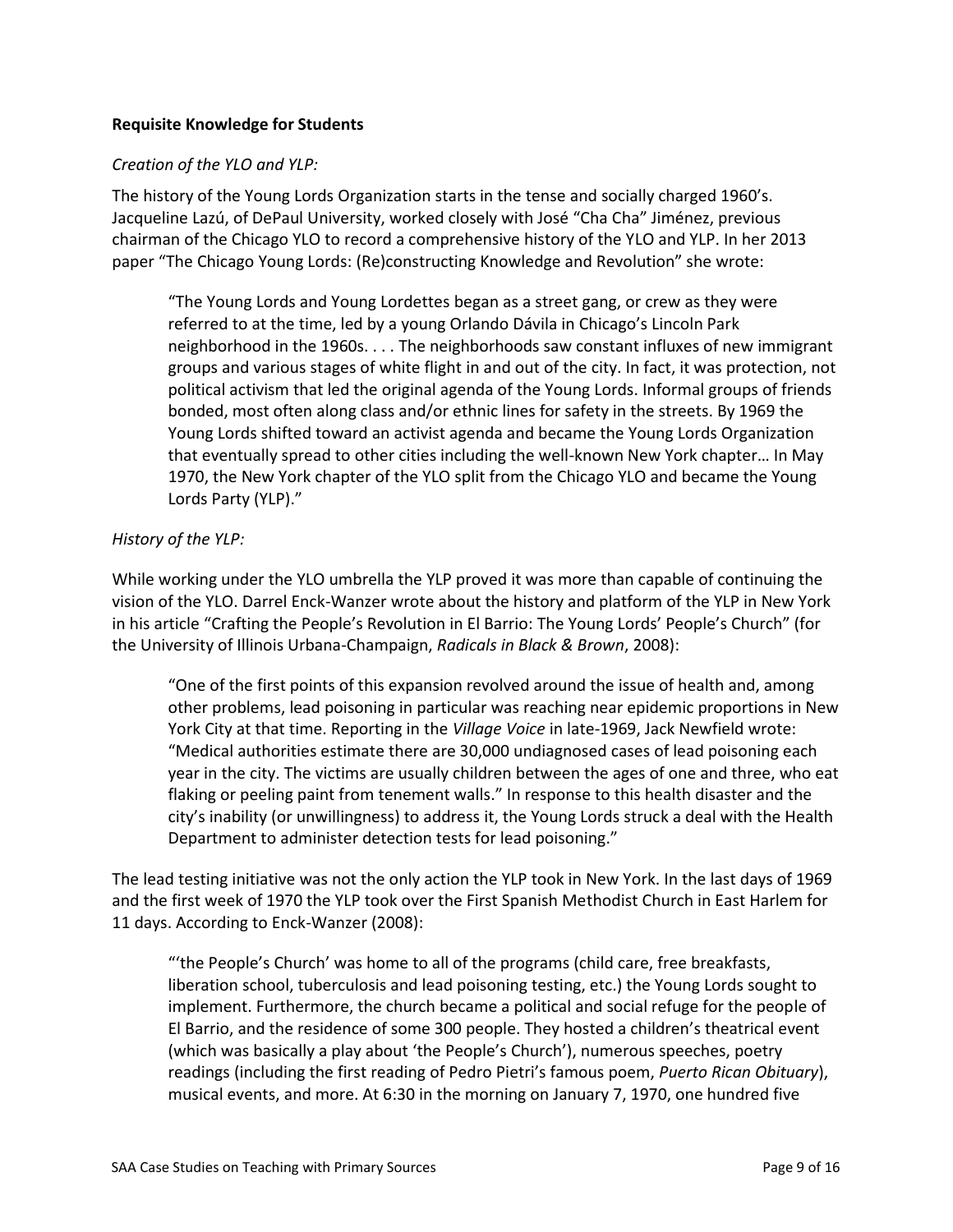Young Lords and supporters submitted to arrest, bringing a peaceful end to the church offensive."

Before the 1970 break between the two organizations the YLP were able to accomplish door to door tuberculosis (TB) testing, the East Harlem garbage offensive, and the opening of a branch in the Bronx. After the split from the YLO they were able to open offices across New York, Puerto Rico, and New Jersey, liberate a TB testing x-ray truck, occupy the Lincoln Hospital for 12 hours, join the 1970 People's Constitutional Convention in Philadelphia, and send members to represent the YLP internationally.

#### *Puerto Rican Independence and Self- determination Movement:*

The Puerto Rican independence movement is made up of Boricuas (Puerto Rican term for people from Puerto Rico) and Nuyoricans (Puerto Rican term for Puerto Ricans on the mainland). The movement works towards Puerto Rican independence from the United States and Nuyorican rights within the mainland U.S. The movement has been active since 1493, fighting for independence from Spain till 1898 and the United States today. In 1917 President Woodrow Wilson signed the Jones Shafroth act, granting U.S citizenship to the peoples of Puerto Rico; but the Jones Shafroth act came with negative consequences for the island including a lack of representation in the U.S. Legislative branch, and predatory taxation on imports. According to Jacqueline Lazú (2013) the push for independence that inspired the YLO was the Vietnam War:

". . . between 1964 and 1973, the United States sent over 48,000 Puerto Rican soldiers to fight the war in Vietnam (Black: 2012: ii). Many Puerto Ricans enlisted voluntarily, but many others were drafted, subject to conscription as citizens of the United States. The obligation of Puerto Rican youth to fight in Vietnam cast light on the glaring contradictions of the United States' relationship with its island territory. Beyond the social and political implications of the war, there was an even heavier burden for those who fought it, and were forced to confront the conflicting loyalties felt by the disparity between their nation and their state."

The Puerto Rican independence movement was a central part of the YLO platform and could be seen in their acts (both on the island and the mainland U.S.) and their imagery "Tengo Puerto Rico en Mi Corazón".

#### *Notable Members:*

- Orlando Dávila: Founder of the Young Lords gang in Chicago.
- Juan González: Co-founder of and Minister of Education for the YLP, and journalist.
- Pablo Yoruba Guzmán: Co-founder for the YLP and leader in the New York and Philadelphia chapters.
- José "Cha Cha"Jiménez: A founder and chairman of the Chicago YLO.
- Omar Lopez: Minister of Information for the YLO, moved to Chicago from Mexico with his family when he was 13.
- Felipe Luciano: Co-found of the YLP.
- Iris Morales: Leader of the YLO and co-founder of the Women's Caucus.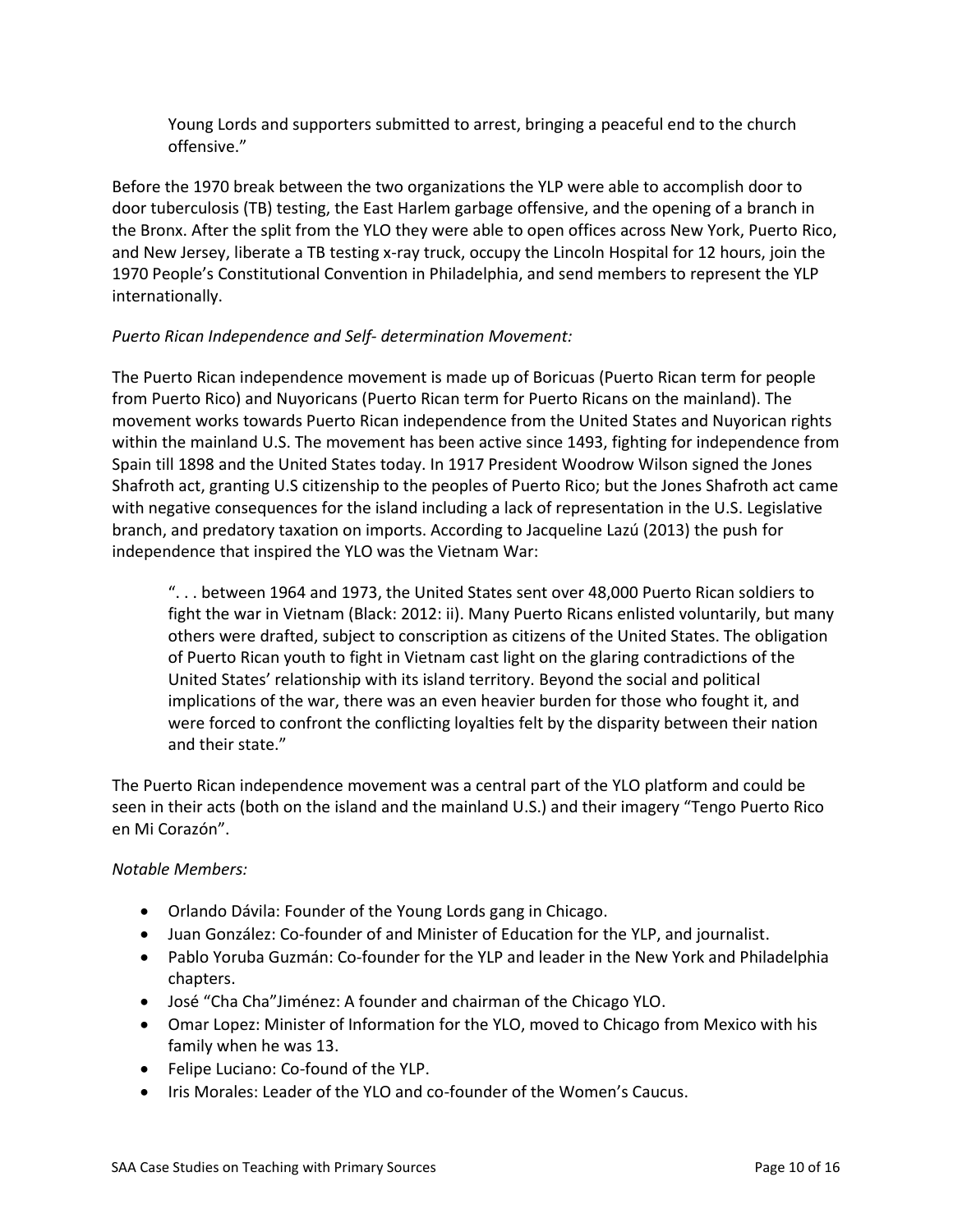- Angela Navedo: An Italian-American leader of both the YLO and the Young Lordetts. Wife of Pancho Lind, a member of the YLO murdered by members of a youth white gang in the early 1960s.
- Juan "Fi" Ortiz: Co-founder of the YLP.
- David Pérez: Co-founder of the YLP.

#### *Connections:*

- The creation of the Rainbow Coalition.
- Neighborhood gentrification.
- Police and government abuse.

#### **Assessments**

This lesson will be assessed informally via observation and discussion, and formally through the Critical Examination of Archival Documents worksheet found at the bottom of this document. The professor will look for the student's ability to display understanding and analyze the goals, platforms, challenges, themes, and connections to the YLO, the Black Panthers, and other activist groups from the 1960s–1970s for the lesson objectives; and the student's ability to: read, understand, summarize, interpret, analyze, and evaluate archival artifacts for the archival objectives. The framework below can be used to determine a student's level of mastery in each objective.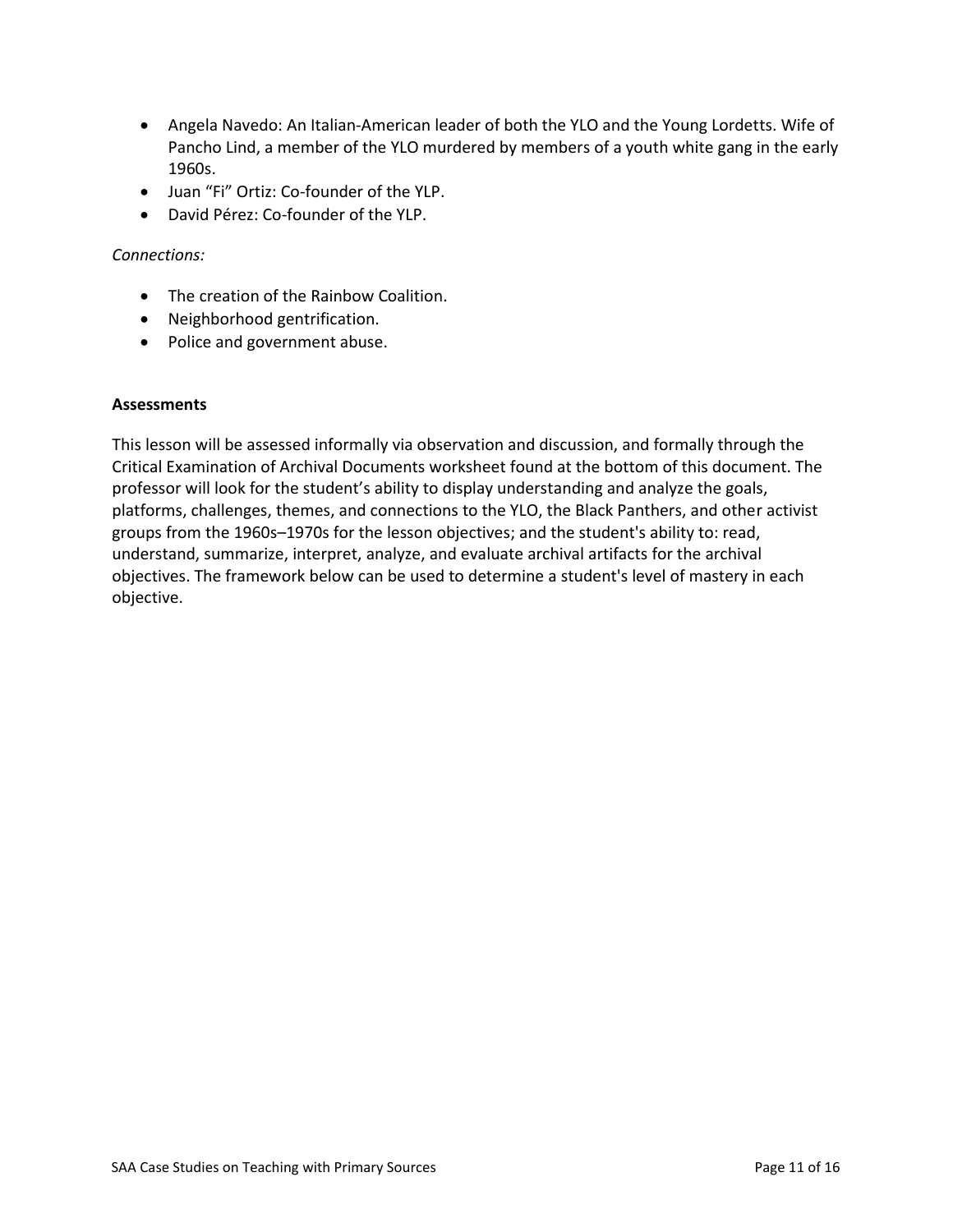# **Objective Mastery Framework**

| Objective                                                                                                                                                                         | <b>Emerging</b>                                                                                                                                                                                                                                                                                                                | Accomplished                                                                                                                                                                                                                                                                                                                                                       |
|-----------------------------------------------------------------------------------------------------------------------------------------------------------------------------------|--------------------------------------------------------------------------------------------------------------------------------------------------------------------------------------------------------------------------------------------------------------------------------------------------------------------------------|--------------------------------------------------------------------------------------------------------------------------------------------------------------------------------------------------------------------------------------------------------------------------------------------------------------------------------------------------------------------|
| <b>PSL 3. B.</b><br>Read, Understand, and<br>Summarize<br>Identify and communicate<br>information found in primary<br>sources.                                                    | Students are able to<br>summarize most of the<br>information in a specific<br>document, but misses some of<br>the information, or does not<br>give specifics on key<br>components such as how it<br>was created, by whom, when,<br>and what it is.                                                                             | Students are able to summarize the<br>information in a specific document,<br>including specifics on key<br>components such as how it was<br>created, by whom, when, and what<br>it is. Students also should address<br>missing information and why it may<br>be missing.                                                                                           |
| <b>PSL 4. B.</b><br>Interpret, Analyze, and<br>Evaluate<br>Critically evaluate the<br>perspective of the creator(s) of<br>a primary source.                                       | Students are unable to<br>critically evaluate the<br>perspective of the creator(s) of<br>a primary source. They may<br>leave out connections to: tone,<br>subjectivity, and biases. They<br>may also not make connection<br>to how these relate to the<br>original purpose(s) and<br>audience(s) of the source.                | Students are able to critically<br>evaluate the perspective of the<br>creator(s) of a primary source. They<br>will include connections to tone,<br>subjectivity, and biases, and<br>consider how these relate to the<br>original purpose(s) and audience(s)<br>of the source.                                                                                      |
| <b>PSL 4. C.</b><br>Interpret, Analyze, and<br>Evaluate<br>Situate a primary source in<br>context by applying knowledge<br>about the time and culture in<br>which it was created. | Students are able to make<br>some basic connections to the<br>primary source contexts; while<br>acknowledging some of:<br>Knowledge about the time<br>and culture in which the<br>artifact was created<br>The author or creator of<br>$\bullet$<br>the artifact<br>The artifact's format,<br>genre, and publication<br>history | Students are able to make strong<br>and more nuanced connections to<br>the primary source contexts; while<br>acknowledging some of:<br>Knowledge about the time and<br>culture in which the artifact was<br>created<br>People who are similar to the<br>$\bullet$<br>author or creator of the artifact<br>The artifact's format, genre,<br>and publication history |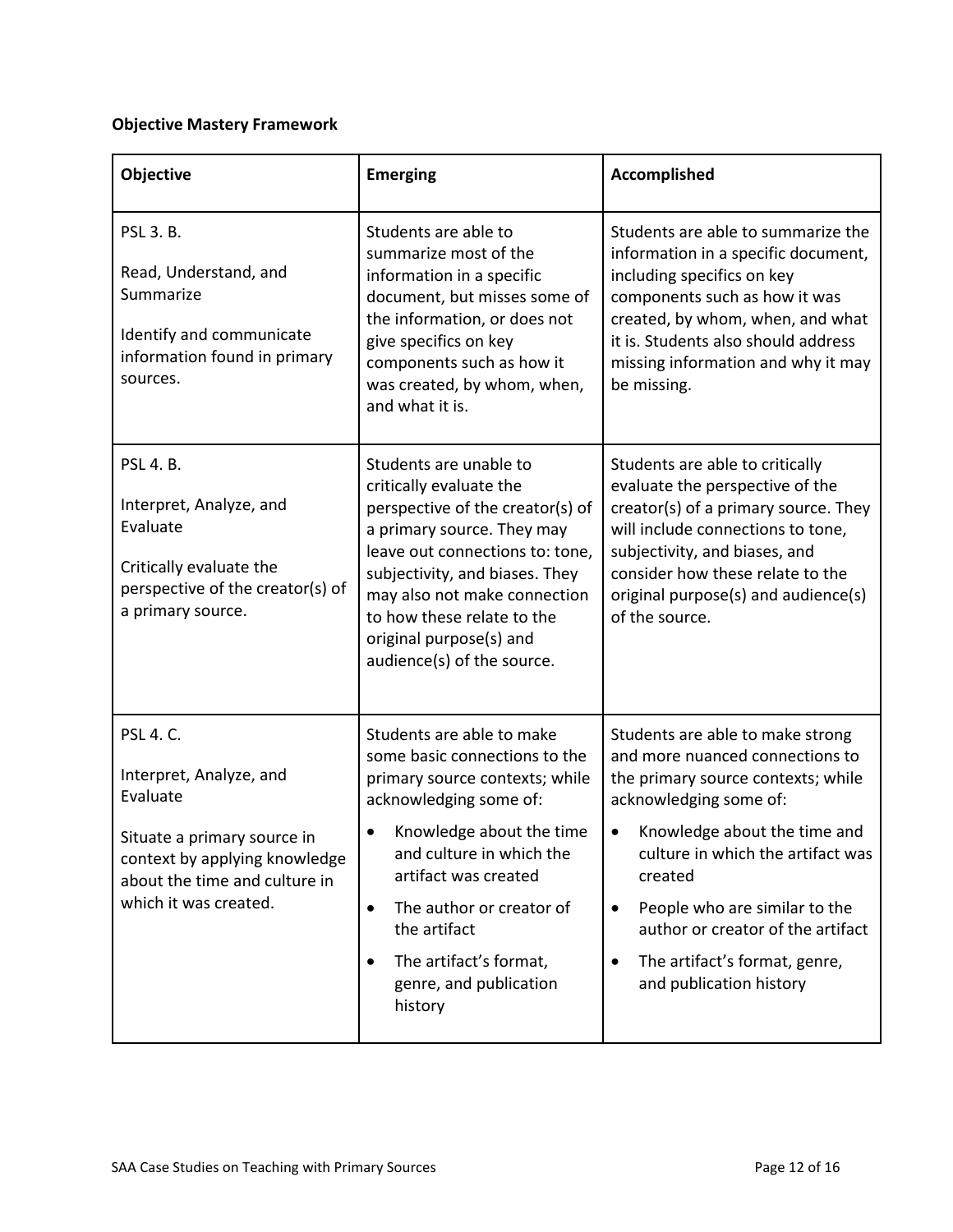| Objective                                                                                                                                                          | <b>Emerging</b>                                                                                                                                                                                                                                                                                                                                                                                                                               | Accomplished                                                                                                                                                                                                                                                                        |
|--------------------------------------------------------------------------------------------------------------------------------------------------------------------|-----------------------------------------------------------------------------------------------------------------------------------------------------------------------------------------------------------------------------------------------------------------------------------------------------------------------------------------------------------------------------------------------------------------------------------------------|-------------------------------------------------------------------------------------------------------------------------------------------------------------------------------------------------------------------------------------------------------------------------------------|
| PSL 4. D.<br>Interpret, Analyze, and<br>Evaluate<br>Analyze resources by<br>considering silences, gaps,<br>contradictions, and evidence of<br>power relationships. | Students are able to analyze<br>artifacts for some of these<br>aspects:<br>Silences<br>Gaps<br>$\bullet$<br>Contradictions<br>Evidence of power<br>$\bullet$<br>relationships<br>Students may or may not make<br>basic connections to how these<br>aspects impact the research<br>process.                                                                                                                                                    | Students are able to analyze<br>artifacts for some of these aspects:<br>Silences<br>$\bullet$<br>Gaps<br>Contradictions<br>$\bullet$<br>Evidence of power relationships<br>Students make connections, on a<br>nuanced level, to how these<br>aspects impact the research<br>process |
| <b>PSL 4. F.</b><br>Interpret, Analyze, and<br>Evaluate<br>Demonstrate historical<br>empathy                                                                       | Students are able to<br>demonstrate limited historical<br>empathy by<br>Showing curiosity about<br>the past<br>Demonstrating<br>$\bullet$<br>appreciation for historical<br>sources and actors<br>Making a personal<br>connection to the artifact<br>Students may not be able to<br>fully make connections<br>between historical artifacts<br>and their own experiences.<br>They may also demonstrate<br>limited curiosity about the<br>past. | Students are able to demonstrate<br>thoughtful historical empathy by:<br>Showing curiosity about the<br>$\bullet$<br>past<br>Demonstrating appreciation for<br>$\bullet$<br>historical sources and actors<br>Making a personal connection<br>$\bullet$<br>to the artifact           |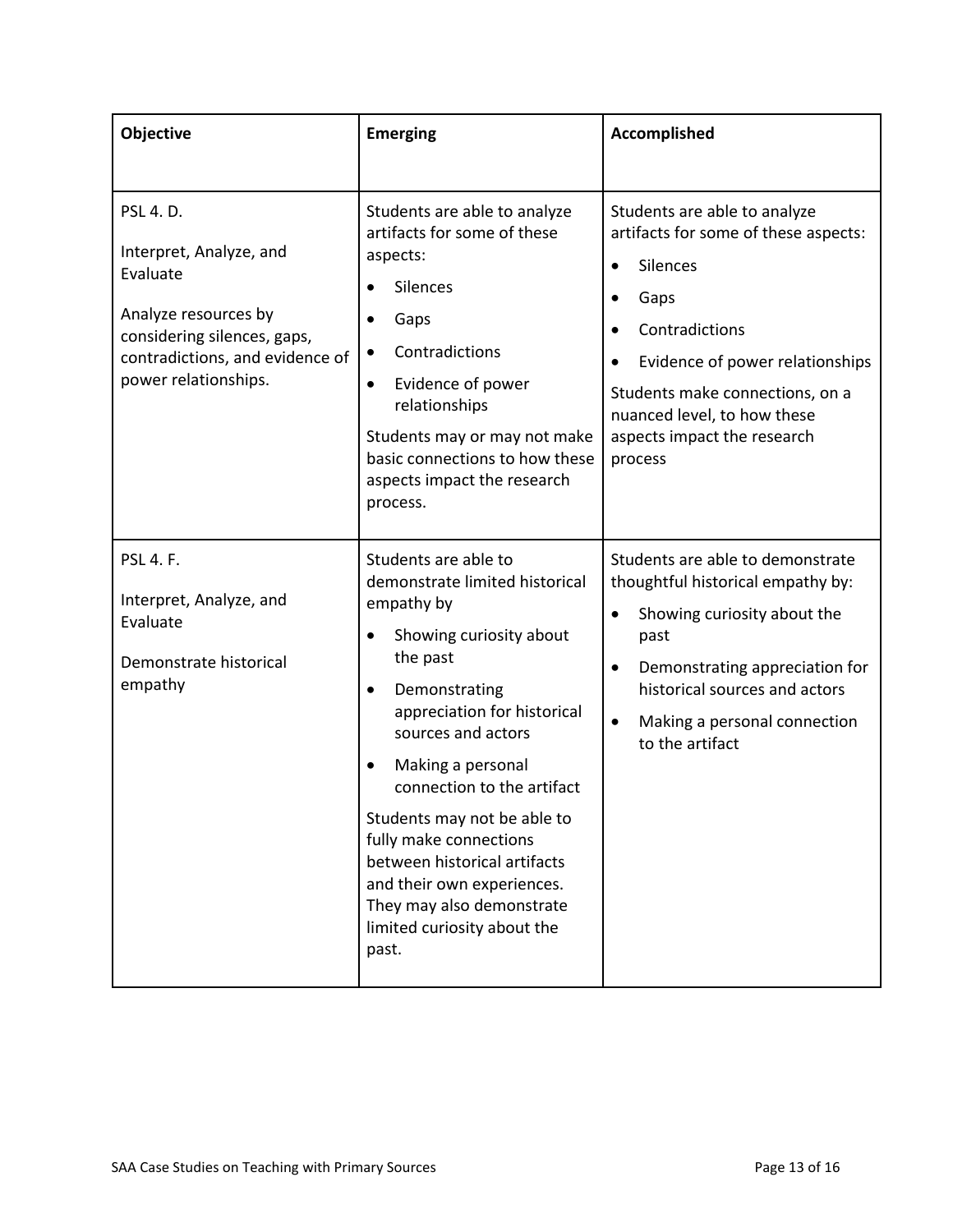# **Discussion Questions**

| <b>Section</b>                                     | <b>Documents</b>                                                                                                                                                                                                                                                                                                                                                                                       | <b>Questions</b>                                                                                                                                                                                                | <b>Objectives</b>                                                                                                                                     |
|----------------------------------------------------|--------------------------------------------------------------------------------------------------------------------------------------------------------------------------------------------------------------------------------------------------------------------------------------------------------------------------------------------------------------------------------------------------------|-----------------------------------------------------------------------------------------------------------------------------------------------------------------------------------------------------------------|-------------------------------------------------------------------------------------------------------------------------------------------------------|
| Platform<br><b>Statements</b>                      | A Revolutionary Timeline<br>$\bullet$<br>Young Lords Party 13 Point<br>$\bullet$<br>Program and Platform<br>What We Want to Believe<br>Young Lords, Organization<br>and the State of America<br>Today<br>Background of the American<br>$\bullet$<br><b>Indian Movement</b>                                                                                                                             | Compare and contrast<br>$\bullet$<br>the different party<br>aims.<br>Can you identify any<br>common themes or<br>outliers?<br>Did they list them and/<br>$\bullet$<br>or draw conclusions or<br>interpretation? | PSL 3. Read,<br>Understand, and<br>Summarize<br>B<br>$\bullet$<br>PSL 4. Interpret,<br>Analyze, and Evaluate<br>B<br>$\bullet$<br>C<br>$\bullet$<br>F |
| FBI and<br>Government<br>Surveillance<br>Documents | FBI Investigated<br>$\bullet$<br>Jiménez CPD Subversive<br>$\bullet$<br>Personal Files (Pages: 1-3)<br>COINTELPRO (Pages: 8-11,<br>$\bullet$<br>24, 26-27 & 31)<br>The Puerto Rican<br>$\bullet$<br><b>Revolutionary Workers</b><br><b>Organization: A Staff Study</b><br>(Pages: 11 & 16-17)<br><b>Police Misconduct and Civil</b><br>Rights - The Assassination<br>of Fred Hampton<br>(Pages: 1 & 3) | Why was the<br>$\bullet$<br>government concerned<br>about the YLO?<br>How did the<br>$\bullet$<br>government's actions<br>impact the YLO?                                                                       | PSL 3. Read,<br>Understand, and<br>Summarize<br>B<br>PSL 4. Interpret,<br>Analyze, and Evaluate<br>B<br>$\bullet$<br>$\mathsf{C}$<br>D<br>F           |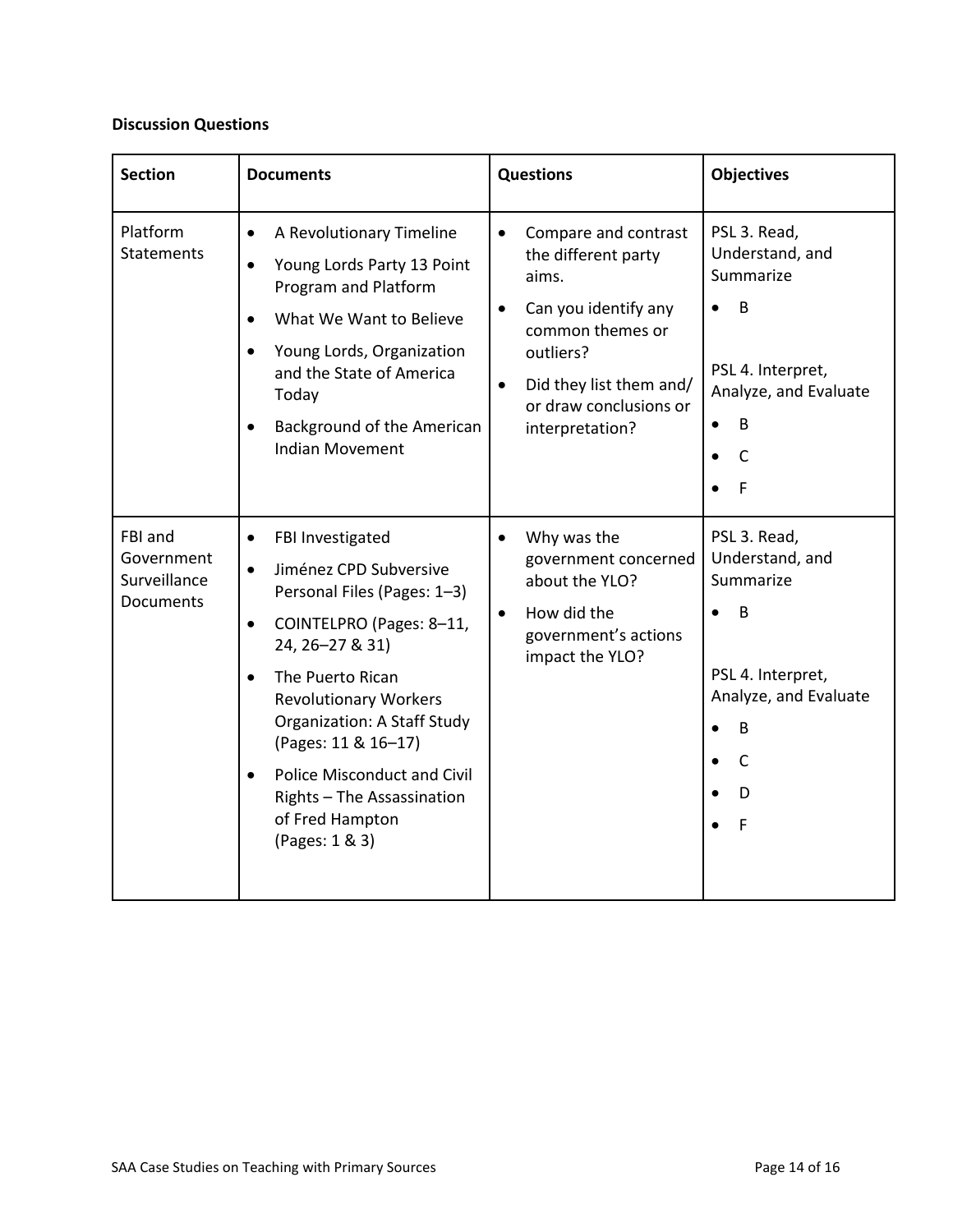| Imagery                           | YLO El Pueblo en Mi<br>Corazón poster<br>Power to the People/<br>Viva el Pueblo poster<br>Tengo Puerto Rico en Mi<br>Corazón button<br>Free Cha-Cha buttons<br>YLO Newspaper Vol. 1<br>No.1 page 3<br>YLO Newspaper Vol. 1<br>No.2 page 1                                            | What catches your<br>eye?<br>What do those<br>characteristics tell<br>you about the<br>document?<br>How would you<br>interpret these<br>images, how do<br>you think people at<br>the time<br>responded to these<br>images? | PSL 3. Read,<br>Understand, and<br>Summarize<br>B<br>PSL 4. Interpret,<br>Analyze, and Evaluate<br>B<br>C<br>F      |
|-----------------------------------|--------------------------------------------------------------------------------------------------------------------------------------------------------------------------------------------------------------------------------------------------------------------------------------|----------------------------------------------------------------------------------------------------------------------------------------------------------------------------------------------------------------------------|---------------------------------------------------------------------------------------------------------------------|
| Media<br>Response                 | "City Street Corner<br><b>Becomes Open-air Drug</b><br>Market" article<br>"Garelik Says Terrorists<br>are Growing Peril Here"<br>article<br>Hospitals V. the People!<br>2 Supporters View<br>Urban Renewal in<br>Lincoln Park<br>Young Lord Terror in<br>Lincoln Park Told           | What are the<br>common themes of<br>anti-YLO groups<br>used in their<br>critique of the<br>YLO?<br>What agendas or<br>bias were these<br>critiques<br>connected to?                                                        | PSL 3. Read,<br>Understand, and<br>Summarize<br>В<br>PSL 4. Interpret,<br>Analyze, and Evaluate<br>B<br>C<br>D<br>F |
| Challenges and<br><b>Backlash</b> | Young Lords Back<br>Again - Say Police<br>Harassing LV Lady<br>Revolucion!!<br><b>Memorial Marches and</b><br><b>Rites to Honor Slain</b><br>Minister, and Wife<br>Theft's Harsh Sentence<br><b>Manuel Ramos</b><br>Murdered May 4, 1969,<br>and "Pancho" Murdered<br>April 11, 1971 | How are the YLO<br>portrayed in these<br>documents?<br>What are the<br>effects of the<br>actions taken<br>against the YLO?<br>What are the<br>effects of how<br>these actions were<br>portrayed?                           | PSL 3. Read,<br>Understand, and<br>Summarize<br>B<br>PSL 4. Interpret,<br>Analyze, and Evaluate<br>B<br>C<br>F      |